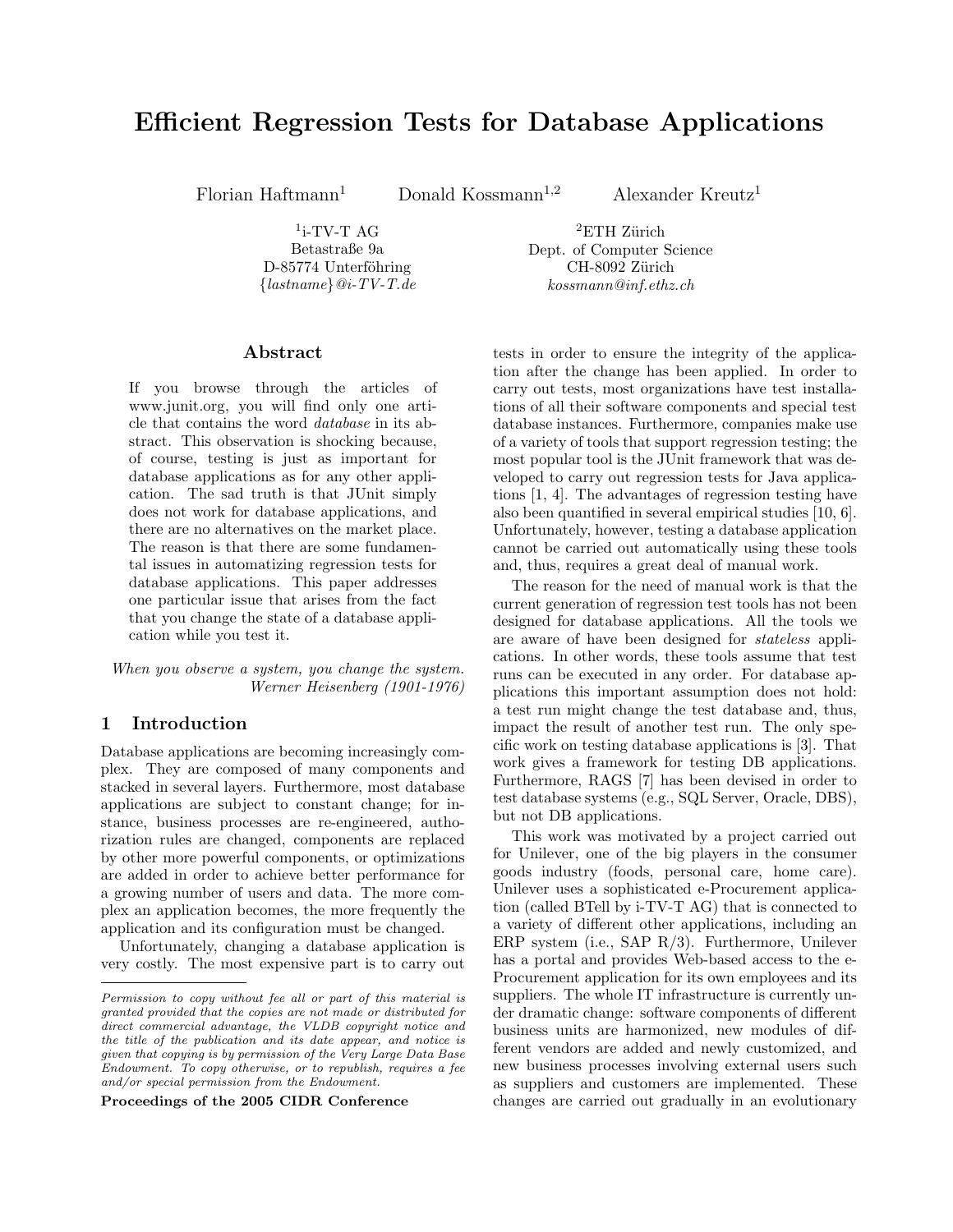

Figure 1: Architecture of Database Applications

way over the next years. In order to carry out regression tests, this company uses a commercial tool, called HTTrace. This tool has a teach-in component in order to record test runs (a sequence of user actions on the application) and a batch component in order to automatically run test runs and detect changes in the answers produced by the application for each user action. For Unilever, we designed the regression test methodology and extended the test tool by a control component that controls in which order the test runs are executed and when the test database is reset.

The remainder of this paper is organized as follows: Section 2 describes the process of database application regression tests in more detail. Section 3 contains basic control algorithms. Section 4 devises more sophisticated algorithms. Sections 5 and 6 present the results of performance experiments. Section 7 concludes this work and proposes avenues for future work.

# 2 DB Application Regression Tests

#### 2.1 Overview

Figure 1 shows how users interact with a database application. The application provides some kind of interface through which the user issues requests, usually a GUI. The application interprets a request, thereby issuing possibly several requests to the database. Some of these requests might be updates so that the state of the database changes; e.g., a purchase order is entered or a user profile is updated. In any event, the user receives an answer from the application; e.g., query results, acknowledgments, and error messages.

The purpose of regression tests is to detect changes in the behavior of an application after the application or its configuration has been changed. Here, we focus on so-called black-box tests; i.e., there is no knowledge of the implementation of the application available [8]. As shown in Figure 2, there are two phases. In the first phase (Figure 2a), test engineers or a test case generation tool create test cases. In other words, interesting requests are generated and issued to a regression test tool. The regression test tool forwards these requests to the application and receives an answer from the application for each request, just as in Figure 1. During Phase 1, the application is expected

to work correctly so that the answers returned by the application are correct and the new state of the test database is expected to be correct, too. The regression test tool stores the requests and the correct answers. For complex applications, many thousands of such requests (and answers) are stored in the repository. If desired, the regression test tool can also record the new state of the test database, the response times of the requests, and other quality parameters in the repository. The regression test tool handles error messages that are returned by the application just like any other answer; this way, regression tests can be used in order to check that the right error messages are returned.

After the application has changed (e.g., customization or a software upgrade), the regression test tool is started in order to find out how the changes have affected the behavior of the application. The regression test tool re-issues automatically the requests recorded in its repository to the application and compares the answers of the updated application with the answers stored in the repository. Possibly, the tool also looks for differences in response time and for inconsistencies in the test database. At the end, the regression test tool provides a report with all requests that failed; failed requests are requests for which differences were found. An engineer uses this report in order to find bugs and misconfigurations in the application. If the differences are intended (no bugs), then the engineer uses this report in order to update the repository of the regression test tool and record the new (correct) behavior of the application.

Usually, several requests are bundled into test runs and failures are reported in the granularity of test runs. For instance, a test run could contain a set of requests with different parameter settings that test a specific function of the application. Bundling requests into test runs improves the manageability of regression tests. If a function is flawed after a software upgrade, then the corresponding test run is reported, rather than reporting each individual failed request. Furthermore, bundling series of requests into test runs is important if a whole business process, a specific sequence of requests, is tested.

For database applications, the test database plays an important role. The answers to requests strongly depend on the particular test database instance. Typically, companies use a version of their operational database as a test database so that their test runs are as realistic as possible. As a result, test databases can become very large. Logically, the test database must be reset after each test run is recorded (Phase 1) and executed (Phase 2). This way, it is guaranteed that all failures during Phase 2 are due to updates at the application layer (possibly, bugs). Sometimes, companies use several test database instances in order to test different scenarios. Without loss of generality, we assume in this paper that only one test database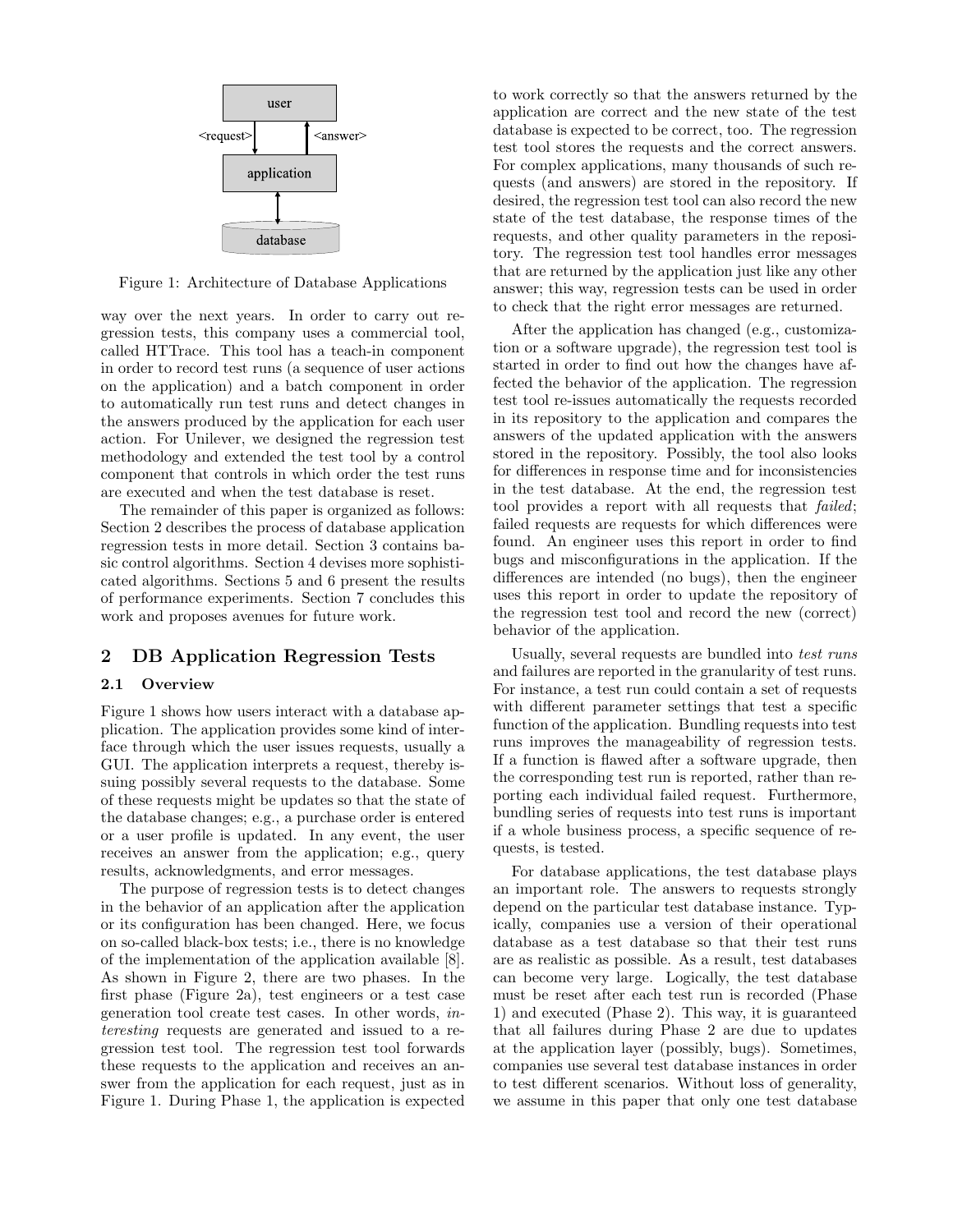

Figure 2: Regression Tests

instance is used.

In theory, a test run is okay (does not fail), if all its requests produce correct answers and the state of the test database is correct after the execution of the test run. In this work, we relax this criterion and only test for correctness of answers. The reason is that checking the state of the test database after each test run can be prohibitively expensive and is difficult to implement for black box regression tests. Furthermore, in our experience with real applications, this relaxed criterion is sufficient in order to carry out meaningful regression tests. For checking the integrity of the test database, the interested reader is referred to previous work on change detection of databases, e.g., [2]. If necessary, the techniques presented in that work can be applied in addition to the techniques proposed in this work.

# 2.2 Definitions and Problem Statement

Based on the observations described in the previous subsection, we use the following terminology:

Test Database D: The state of an application at the beginning of each test. In general, this state can involve several database instances, network connections, message queues, etc. For the purpose of this work, we assume that the whole state is captured in a single database instance.

**Reset**  $\mathcal{R}$ **:** An operation that brings the application back into state  $D$ . Since testing changes the state of an application, this operation needs to be carried out in order to be able to repeat tests. Depending on the database systems used (and possibly other stateful components of the application), there are several alternative ways to implement  $\mathcal{R}$ ; in any event,  $\mathcal{R}$  is an expensive operation. In the experimental setup of Section 5, the reset operation took two minutes. Resetting a database involves reverting to a saved copy of the database and restarting the database

server process, thereby flushing the database buffer pool.

Request Q: The execution of a function of the application; e.g., processing a new purchase order or carrying out a report. For Web-based applications, a request corresponds to a click in the Internet browser. Formally, we model a request  $Q$  as a pair of functions:

- $a_Q$ : database  $\rightarrow$  answer. The  $a_Q$  function computes the result of the request as seen by the user (e.g., a Web page), depending on the state of the application.
- $d_Q$ : database  $\rightarrow$  database. The  $d_Q$  function computes the new state of the application.

Note that Q encapsulates the parameter value settings of the request.

**Test Run** T: A sequence of requests  $Q_1, \ldots, Q_n$ . A test run, for instance, tests a specific business process which is composed of several requests. Just like requests, test runs can be modelled by a pair of functions,  $a_T$  and  $d_T$ .  $a_T$  computes the set of answers returned by each request of T.  $d_T$  is defined as the composition of the  $d_{Q_i}$  functions.

Schedule S: A sequence of test runs and reset operations. Typically, regression testing involves executing many test runs and reset operations are necessary in order to put the application into state  $D$ before a test run is executed.

Failed Test Run: An execution of a test run in which at least one of the requests of the test run returns a different answer than expected. Failed test runs typically indicate bugs in the application. (As mentioned in the previous subsection, the state of the database at the end of a test run is not inspected.)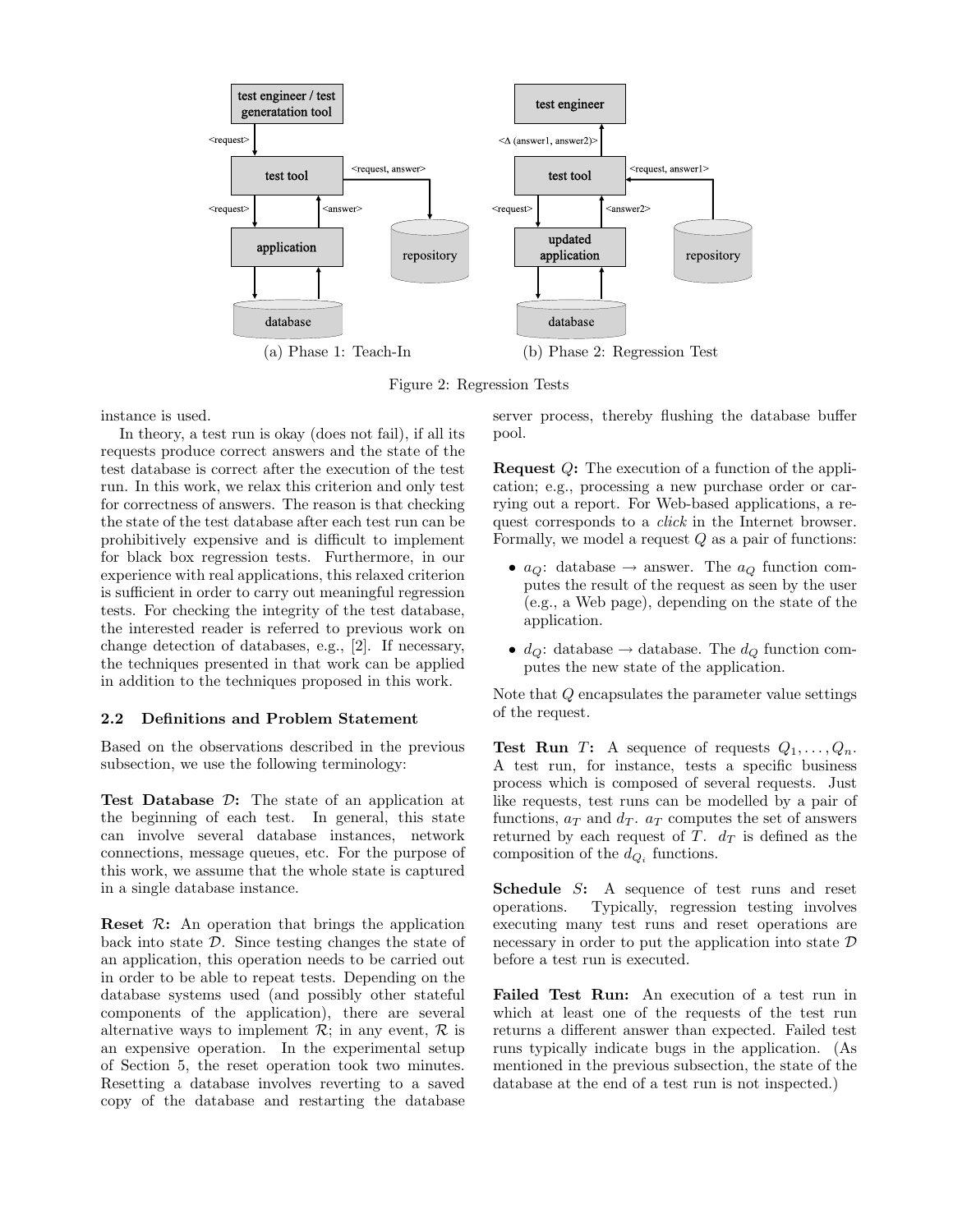False Negative: A test run fails although the behavior of the application has not changed (and there is no bug). One possible cause for a false negative is that the application was in the wrong state at the beginning of the execution of the test run. False negatives are very expensive because they trigger engineers looking for bugs although the application works correctly.

False Positive: A test run does not fail although the application has a bug. Again, a possible explanation for false positives is that the application is in a wrong state at the beginning.

# Problem Statement:

The problem addressed in this paper is the following. Given a set of test runs find a schedule such that:

- The schedule can be executed as fast as possible; i.e., the number of  $R$  operations in the schedule is minimized.
- There are no (or very few) false negatives.
- There are no (or very few) false positives.

Unfortunately, as will be shown, there is no perfect solution: an approach that minimizes the number of resets might be the cause for false positives. The purpose of the paper is to find practical approaches that meet all three goals as well as possible.

# 3 Basic Control Strategies

Going back to the problem statement of Section 2.2, the purpose of this work is to find good *control strate*gies. A control strategy determines the schedule and, thus, carries out the following decisions:

- 1. In which order are the test runs executed?
- 2. When is the database reset ( $\mathcal R$  operation)?

This section presents basic control strategies. In principle, these strategies can be classified by the way they deal with false negatives. There are two possible alternatives: (a) avoidance and (b) resolution. No-Update and Reset Always are representatives for avoidancebased strategies. Optimistic and Optimistic  $+$  are representatives for resolution-based strategies.

# 3.1 No-Update

The first approach is to create test runs in such a way that they leave the test database unchanged. In other words, the  $d_T$  function of each test run T must be the identity function. For example, if a test run has a request in order to insert a purchase order, that test run must also contain a request in order to delete the new purchase order. This policy results in the following do-nothing control strategy:

- 1. Execute the test runs in any order.
- 2. Never reset the test database.

This strategy was used by Unilever initially because it allows the use of existing regression test tools without any change. On the negative side, however, this approach requires that test engineers know the application very well and exercise a great deal of discipline when they create test runs. A test run that breaks the convention causes false negatives on other test runs and, these, are very expensive to resolve. Furthermore, not all operations of an application can be undone; in BTell and SAP R/3, for instance, a completed business process cannot be rolled back. As a result, functions that cannot be undone need to be tested separately, thereby significantly increasing the amount of manual work and cost of carrying out regression tests. The No-Update approach is never applicable for applications that implicitly record all user interactions for personalization; an example for such an application is amazon.com or any other Web portal. As a result, this strategy was abandoned and will not be studied any further in this work.

# 3.2 Reset Always

The simplest control strategy that does not require special attention from test engineers and is generally applicable operates as follows:

- 1. Execute the test runs in any order.
- 2. Reset the test database before the execution of each test run.

In other words, this strategy carries out regression tests in the following way:

$$
\mathcal{R} T_1 \mathcal{R} T_2 \mathcal{R} T_3 \ldots \mathcal{R} T_n
$$

# 3.3 Optimistic

Obviously, the Reset Always strategy is sub-optimal because it involves  $n$  resets, if  $n$  is the number of test runs. The key observation that motivates the Optimistic control strategy is that many of these resets are unnecessary. Resets are not necessary after the execution of a test run that does not involve any updates. Furthermore, a reset between test run  $T_i$  and  $T_{i+1}$  is not necessary in the following example:  $T_i$  tests Module A (e.g., human resources) and possibly updates data used by Module A. Test run  $T_{i+1}$  tests Module B (e.g., order processing) such that the updates of  $T_i$ are immaterial for the execution of  $T_{i+1}$ . These observations give raise to the following Optimistic control strategy:

1. Execute the test runs in any order.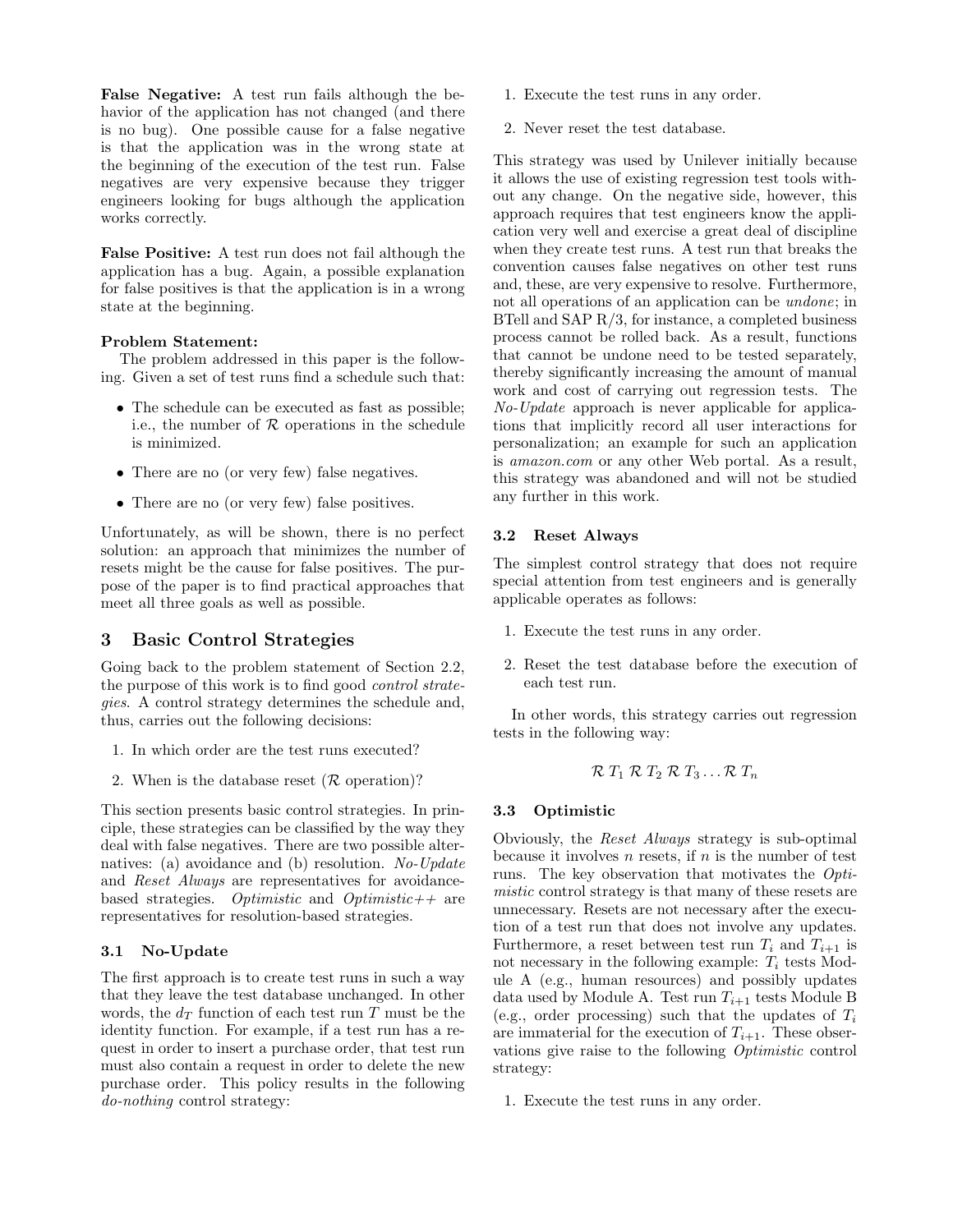2. Whenever a test run fails (i.e., returns different answers), reset the test database, and re-run that test run. Only if the test run fails again, report this test run as a failure.

As an example, the Optimistic control strategy could result in the following schedule.

$$
\mathcal{R} T_1 T_2 T_3 \mathcal{R} T_3 T_4 \ldots T_n
$$

In this example, the first execution of  $T_3$  failed because  $T_1$  or  $T_2$  or a combination of both changed data in the test database that was needed for  $T_3$ .

In theory, it is possible that the Optimistic control strategy results in *false positives*. This situation arises, if, say,  $T_2$  changes the test database in such a way that a bug in the application that is relevant for  $T_3$  is skirted. In practice, this phenomenon never happens: for the applications we studied, we were not even able to manually construct a case with a false positive. To be on the safe side, however, we recommend using random permutations of the test runs and changing these random permutations periodically (e.g., every month).

#### 3.4 Optimistic++

The trade-offs between the Reset Always and Optimistic strategies are straightforward. The Reset Always strategy carries out unnecessary resets; on the other hand, the Optimistic strategy carries out some test runs twice (e.g,  $T_3$  in the example of the previous subsection). The idea of the  $Optimistic++$  strategy is to remember invalidations and, therefore, to avoid the execution of test runs twice. In other words, the Opti $mistic++$  strategy behaves exactly like the *Optimistic* strategy for the first time a regression test is executed (or whenever the permutation is changed), but avoids double execution of test runs in later iterations. Continuing the example from the previous subsection, the  $Optimistic++$  policy produces the following schedule for the second and later iterations:

$$
\mathcal{R} T_1 T_2 \mathcal{R} T_3 T_4 \ldots T_n
$$

#### 3.5 Discussion

The  $Optimistic++$  strategy shows that simple ideas can improve the performance of database regression tests significantly. The  $Optimistic++$  strategy shows better performance in all cases than both the Reset Always and Optimistic strategies. Nevertheless, as will be shown in the next section, it is possible to achieve even better performance than the  $Optimistic++$  strategy by re-ordering the sequence in which the test runs are executed. Since resetting the test database is a very expensive operation (order of minutes), performance is indeed a critical aspect. A poor control strategy limits the number of test runs that can be applied in regression tests and it limits the size of the test database, thereby resulting in insufficient testing

and poor quality database applications (bugs, long response times, etc.).

# 4 Progressive Algorithms

The previous section described several basic control strategies. This section contains the description of several more sophisticated heuristics in order to decide in which order to execute test runs and when to reset the test database. All these heuristics extend the *Optimistic*++ approach; i.e., they only reset the database if necessary and avoid double execution of test runs as much as possible. The basic idea is to progressively change the order in which test runs are executed based on the experience obtained in previous regression tests. For example, if one day during the nightly regression tests, test run  $T_2$  was executed after test run  $T_1$  and the test database had to be reset for  $T_2$ , then the next day,  $T_2$  will be executed *before*  $T_1$ . In general, the progressive algorithms learn which test runs are in conflict. Based on this conflict information, these algorithms determine an order of test runs with as few resets as possible. Typically, the conflict information is not available initially and must be learned by observing the execution of regression tests. If test engineers are willing and able to provide this information or some of this information, then the progressive algorithms converge faster and find a good order of the test runs sooner.

#### 4.1 Slice

#### 4.1.1 Basic Idea

The Slice approach re-orders whole sequences of test runs that can be executed without a reset; these sequences are called slices. For illustration purposes, we use an example with five test runs:  $T_1, \ldots, T_5$ . In this example, test run  $T_1$  overwrites data in the test database that is read by  $T_3$ ; in other words, the test database must be reset if  $T_1$  is executed before  $T_3$ . We say that  $T_1$  and  $T_3$  are in conflict and write  $T_1 \rightarrow T_3$ . Furthermore,  $T_3$  overwrites data that is read by  $T_2$  and  $T_5$ ; i.e.,  $T_3 \rightarrow T_2$  and  $T_3 \rightarrow T_5$ . Initially, the regression test tool does not have this information.

At the beginning, Slice behaves exactly like Optimistic and executes the test runs in a random order. In the example, Slice produces the following schedule with two resets because of  $T_1 \rightarrow T_3$  and  $T_3 \rightarrow T_5$ :

$$
\mathcal{R} T_1 T_2 T_3 \mathcal{R} T_3 T_4 T_5 \mathcal{R} T_5
$$

Slices are all sequences of test runs that do not fail. In this example,  $\langle T_1T_2 \rangle$  is the first slice,  $\langle T_3T_4 \rangle$  is the second slice, and  $\langle T_5 \rangle$  is the third slice. At this point, the algorithm does not know exactly why the first execution of  $T_3$  after  $\langle T_1T_2 \rangle$  fails; the reason could be that  $T_1$  or  $T_2$  overwrite data used in  $T_3$  or that the combination of executing  $T_1$  and  $T_2$  results into a state of the test database that causes a failure of  $T_3$ . In any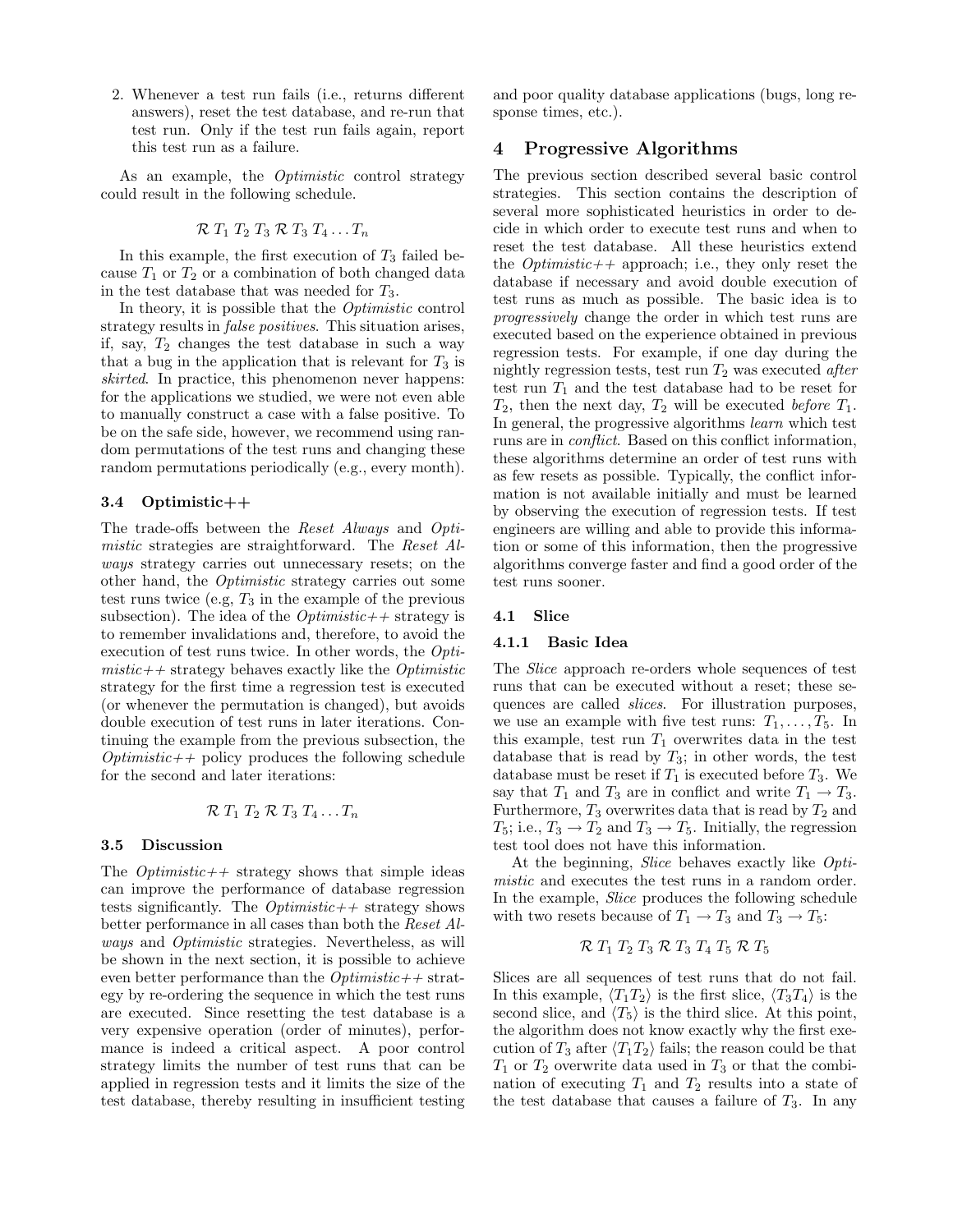event, based on the knowledge Slice has, there is hope that if  $T_3$  is executed before both  $T_1$  and  $T_2$ , then no reset is necessary. Likewise, there is hope that if  $T_5$  is executed before  $T_3$  and  $T_4$ , then no further reset will be needed. Furthermore, *Slice* executes  $T_4$  directly after  $T_3$  and  $T_2$  directly after  $T_1$ , knowing that this went well in the previous iteration. In other words, *Slice* reorders whole slices, rather than individual test runs. As a result, *Slice* next tries to execute the test runs in the following order:  $T_5T_3T_4T_1T_2$ . This is the only ordering of the slices for which there is hope that no reset is necessary. Again, at this point, the algorithm does not know yet that there is a conflict between  $T_3$  and  $T_2$ . Using an *Optimistic*++ approach, this order to execute the test runs results in the following schedule due to  $T_3 \rightarrow T_2$ :

$$
\mathcal{R} T_5 T_3 T_4 T_1 T_2 \mathcal{R} T_2
$$

As a result, the following two slices are identified:  $\langle T_5T_3T_4T_1 \rangle$  and  $\langle T_2 \rangle$ . In the next iteration, the algorithm tries to execute the second slice before the first slice. This attempt results in the following *perfect* schedule without any resets, after the initial reset:

$$
\mathcal{R} T_2 T_5 T_3 T_4 T_1
$$

Obviously, it is not always possible to achieve such perfect schedules. This is illustrated in the following example with cyclic conflicts:

$$
T_1 \rightarrow T_2, T_2 \rightarrow T_3, T_3 \rightarrow T_1
$$

For this example, Slice starts again with a random order and produces, e.g., the following schedule:

$$
\mathcal{R} T_1 T_2 \mathcal{R} T_2 T_3 \mathcal{R} T_3
$$

Thus, there are three slices:  $\langle T_1 \rangle$ ,  $\langle T_2 \rangle$ , and  $\langle T_3 \rangle$ . Next the following schedule is produced:

$$
\mathcal{R} \mathrel{T}_3 \mathrel{T}_2 \mathrel{T}_1 \mathcal{R} \mathrel{T}_1
$$

The resulting slices are:  $\langle T_3T_2 \rangle$  and  $\langle T_1 \rangle$ . At this point, Slice does not attempt any further re-orderings because it knows from the first attempt that there is a conflict between  $T_1$  and  $T_2$  so that executing slice  $\langle T_1 \rangle$ before slice  $\langle T_3T_2 \rangle$  does not result in any improvement. Following the  $Optimistic++$  approach, in the next and all later iterations, the following schedule is produced:

$$
\mathcal{R} T_3 T_2 \mathcal{R} T_1
$$

When the algorithm does not attempt any further reorderings, we say that the algorithm has converged.

## 4.1.2 Algorithm

The *Slice* algorithm is shown in Figure 3. The algorithm gets a sequence of slices and a conflict database

Input: sequence of slices 
$$
\langle s_1 \rangle \langle s_2 \rangle \langle s_n \rangle
$$
 conflict database  $c$  :: slice  $\times$  test run  $\rightarrow$  bool Output: new sequence of slices\n\n $\rangle^*$  iterate over all slices starting at Slice 2 \*/\nint m := 2\nwhile m \leq n do\n  $\rangle^*$  can we move this slice to an earlier point \*/\n if  $\exists k < m : \text{movable}(c, \langle s_k \rangle, \langle s_m \rangle)$  then\n  $k := \max\{k < m | \text{movable}(c, \langle s_k \rangle, \langle s_m \rangle)\}$ \n move(m, k)\n  $f_1$ \n m := m +1\n od



$$
\text{movable}(c, \langle s_1 \rangle, \langle s_2 \rangle) = \neg \exists t \in \langle s_1 \rangle : c(\langle s_2 \rangle, t)
$$

Figure 4: Criterion to Move  $\langle s_2 \rangle$  Before  $\langle s_1 \rangle$ 

as input. At the beginning, there is only one slice that contains all test runs in a random order. For every other iteration, the sequence of slices is defined by the schedule of the previous iteration. The conflict database is used in order to re-order slices. If it is known that  $T_1$  is in conflict with  $T_2$  (i.e.,  $T_1 \rightarrow T_2$ ), then a slice that contains  $T_1$  is not moved directly before a slice that contains  $T_2$ . Technically, the conflict database implements a function that gets a slice  $\langle s \rangle$ and a test run  $t$  as input and returns true, if it is known that a sub-sequence of test runs in  $\langle s \rangle$  is in conflict with  $t$ . For instance, for the following schedule

$$
\mathcal{R} T_1 T_2 T_3 \mathcal{R} T_3
$$

 $\langle T_1 T_2 \rangle \rightarrow T_3$  is entered into the conflict database and the conflict database returns true if it is called for, say, the slice  $\langle T_1T_4T_2\rangle$  and test run  $T_3$ , since  $\langle T_1T_2\rangle$ is contained in  $\langle T_1T_4T_2\rangle$ . At the beginning,  $c(\langle s \rangle, t)$ returns false for all slices  $\langle s \rangle$  and test runs t because there are no conflicts recorded in the conflict database initially. (Details of the implementation of the conflict database are given in Section 4.3.)

The Slice algorithm of Figure 3 works as follows. For each slice  $\langle s_m \rangle$ , it tries to move it before one of its predecessor slices in order to avoid the reset that must be carried out between slice  $\langle s_{m-1} \rangle$  and  $\langle s_m \rangle$ . The exact criterion that determines whether a slice is moved before another slice is given in Figure 4. As mentioned earlier, slice  $\langle s_m \rangle$  can be moved before slice  $\langle s_k \rangle$  if it can be expected that no reset will be needed between  $\langle s_m \rangle$  and  $\langle s_k \rangle$ . More precisely, slice  $\langle s_m \rangle$  can be moved before  $\langle s_k \rangle$  if there is no conflict recorded in the conflict database between a sub-sequence of  $\langle s_m \rangle$ and a test run in  $\langle s_k \rangle$ .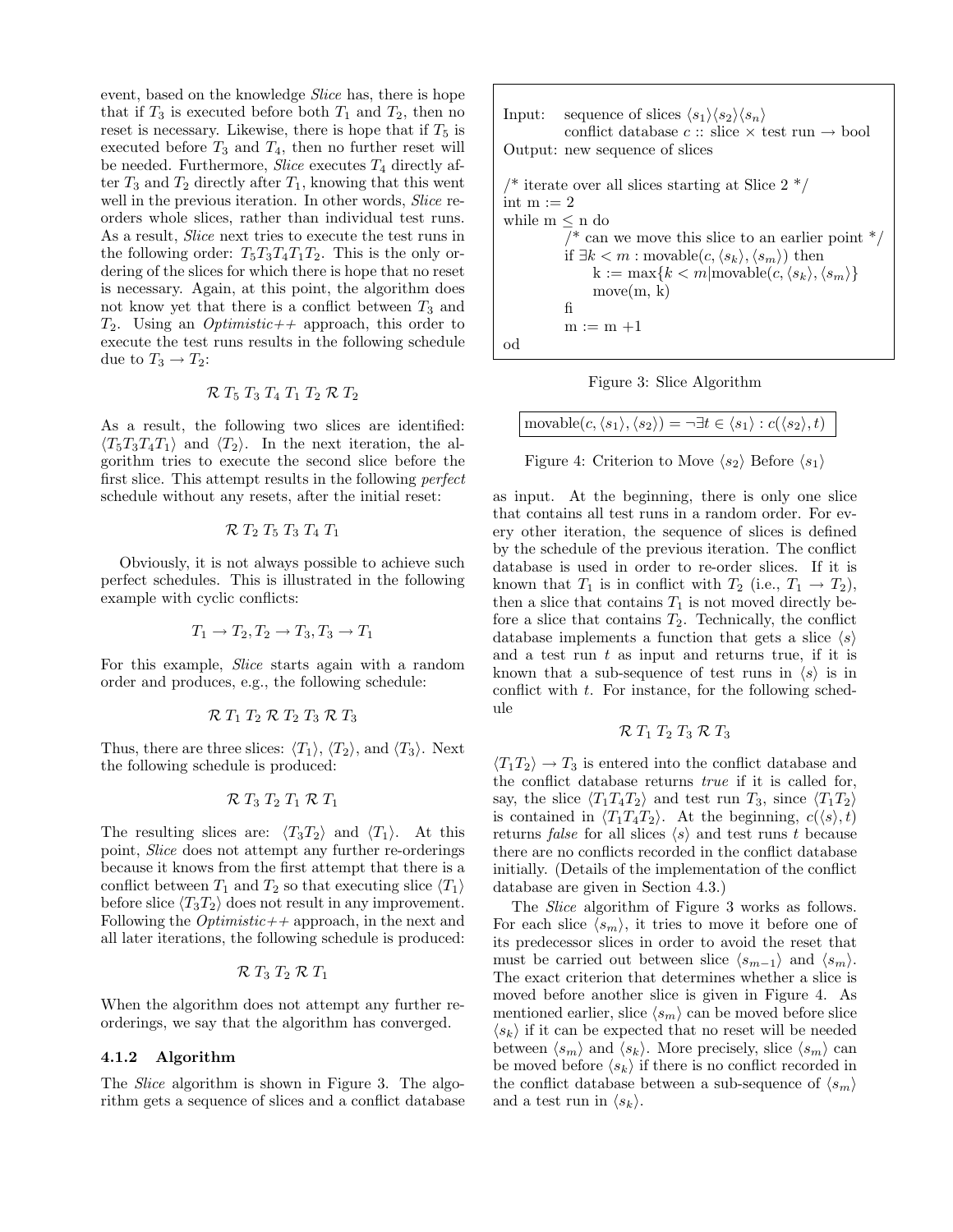$$
T_2 \to T_3T_3 \to T_1T_2
$$
  

$$
\mathcal{R} T_1 T_3 T_2
$$

(a) Conflicts (b) Optimal Schedule (c) Schedules of Slice

Iteration 1:  $\mathcal{R} T_1 T_2 T_3 \mathcal{R} T_3$ Iteration 2:  $\mathcal{R} T_3 T_1 \mathcal{R} T_1 T_2$ Iteration 3:  $\mathcal{R} T_3 \mathcal{R} T_1 T_2$ 

Figure 5: Sub-optimality of Slice

#### 4.1.3 Discussion

The Slice heuristics are always better than the basic  $Optimistic++$  approach. It can be shown that the number of resets decreases monotonically with the number of iterations. In other words, re-ordering slices never results in a worse schedule. Therefore, the *Slice* heuristics always converge after a finite number of iterations. Furthermore, the Slice algorithm is very practical. It is simple, requires no extra effort from test engineers, and has very low CPU and memory overhead (Sections 5 and 6). At any time, test runs can be disabled and new test runs can be added and the algorithm continues to operate gracefully. As a safety measure against false positives (Section 3.3), it is possible to restart with a new random permutation of the test runs and discard all the information in the conflict database. Finally, *Slice* is able to consider conflict information that has been provided by test engineers, rather than fully relying on learning this information by observing the execution of test runs.

On the negative side, it is easy to see that Slice is not always optimal. In the following example, Slice produces a schedule with two resets although a perfect schedule with only one reset exists. The conflicts for that example are shown in Figure 5a. The best possible schedule is shown in Figure 5b. The schedules produced by the *Slice* heuristics are shown in Figure 5c.

We tried to extend the *Slice* heuristics by relaxing the convergence condition and by merging slices in order to deal with examples such as the example shown in Figure 5. We do not present the results of these experiments in this paper because our efforts were not fruitful. All the optimal algorithms we could think of had exponential time complexity and were impractical for a number of other reasons (e.g., graceful operation when test runs are added or disabled). Finding a good optimal algorithm and determining whether the problem of finding a schedule that minimizes the number of resets is  $\mathcal{NP}$  hard are two avenues for future work.

# 4.2 Graph-based Heuristics

Since we were not able to find a practical optimal algorithm, we experimented with a set of other heuristics. These heuristics were inspired by the way deadlock resolution is carried out in database systems [9]. The (known) conflicts are represented in a directed graph: the test runs are represented as nodes in the graph, and conflicts are represented by edges. Then, one test run (i.e., node) is selected from the graph according to a certain criterion. This test run is executed first and removed with all its in-going and out-going edges from the graph. The criterion is applied on the resulting graph to find the next test run, and so on.

Details and examples how this approach works can be found in the long version of this paper which is available on the Web pages of ETH Zurich. The long version also describes and evaluates alternative heuristics to select a test run that ought to be executed next. The best heuristics is referred to as MaxWeighted-Diff. This criterion assigns weights to the edges in the graph, depending on the probability that the two test runs are in conflict. For every test run, MaxWeighted-Diff computes the sum of the weights of the incoming edges, fan-in, and of the outgoing edges, fan-out. MaxWeightedDiff selects the test run with the largest difference  $fan-in$  –  $fan-out$ . Other criterions only consider the fan-out of a test run and/or do not assign weights to edges. These approaches are referred to as MinFanOut, MaxDiff, and MinWeightedFanOut.

Like Slice, these heuristics extend the  $Optimistic++$ approach and are always at least as good as the pure  $Optimistic++$  strategy. All the graph-based heuristics converge after a finite number of iterations. Also like Slice, none of these heuristics are optimal. In order to compare the trade-offs, we carried out performance experiments which will be presented in Sections 5 and 6.

# 4.3 Conflict Management

 $Optimistic++$ , *Slice*, and all graph-based heuristics require the management of conflict information. As mentioned in Section 4.1, conflicts are recorded in the form  $\langle s \rangle \rightarrow t$  for Slice and Optimistic++, with  $\langle s \rangle$ a sequence of test runs and  $t$  a test run. For the graph-based heuristics, edges are represented in the form  $s \to t$  which is a special case of  $\langle s \rangle \to t$  so that the same management component can be used.

Conflicts are recorded when regression tests are executed and the control strategies learn. Conflict information is needed by the control strategies in order to determine in which order to execute test runs and when to reset the test database. More precisely, the conflict management component must support the following operations:

• testSub $(\langle s \rangle, t)$ : Test whether there is a sequence of test runs  $\langle s' \rangle$  such that  $\langle s' \rangle \rightarrow t$  is recorded in the conflict database and  $\langle s' \rangle$  is a sub-sequence of  $\langle s \rangle$ . Sub-sequence is defined as follows: all test runs of  $\langle s \rangle$  are also in  $\langle s' \rangle$  and they occur in both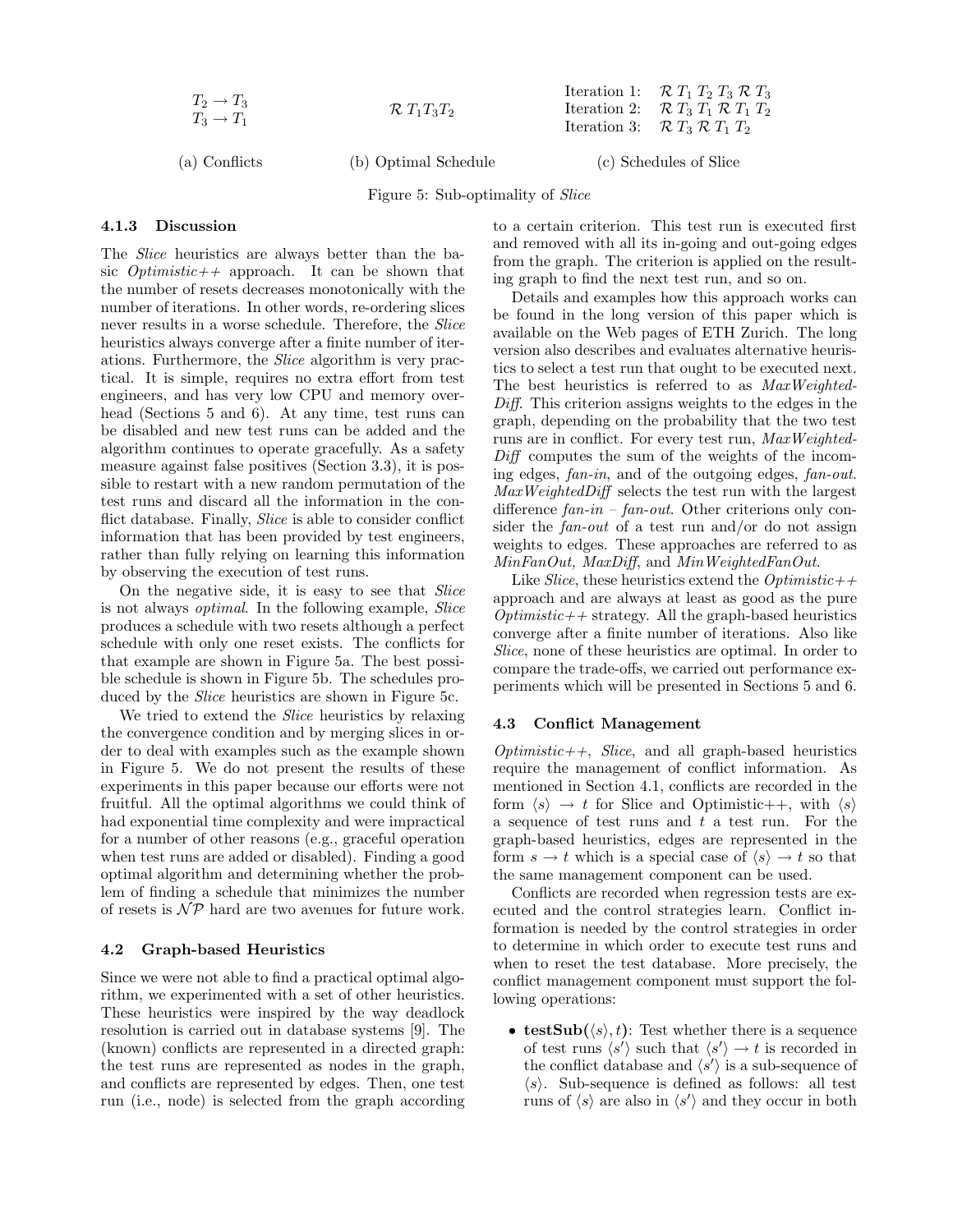sequences in the same order. The testSub operation is needed by the  $Optimistic++$  in order to decide where to place resets and by Slice in order to decide if a slice is movable. This operation is also needed when a new conflict  $\langle s \rangle \rightarrow t$  is supposed to be inserted into the conflict database. If  $testSub(\langle s \rangle, t)$  returns true, then the conflict  $\langle s \rangle \rightarrow t$  must not be recorded in the conflict database because  $\langle s' \rangle \rightarrow t$  which is recorded in the conflict database superimposes  $\langle s \rangle \rightarrow t$ .

- find Super $(\langle s \rangle, t)$ : Find all sequence of test runs  $\langle s' \rangle$  such that  $\langle s' \rangle \rightarrow t$  is recorded in the conflict database and  $\langle s \rangle$  is a sub-sequence of s'. This operation is needed in situations when  $\langle s \rangle \rightarrow t$  is inserted into the conflict database in order to find all conflicts  $\langle s' \rangle \rightarrow t$  which must be removed from the conflict database because they are superimposed by  $\langle s \rangle \rightarrow t$ .
- record $(\langle s \rangle, t)$ : Insert  $\langle s \rangle \rightarrow t$  into the conflict database when it is not superimposed by an existing conflict.
- delete $(\langle s \rangle, t)$ : Remove  $\langle s \rangle \rightarrow t$  from the database. This operation is called when it can be deduced that a recorded conflict is not a conflict; for example, if a newly recorded conflict superimposes an existing conflict in the database.
- weight $(t_1, t_2)$ : Determine the weight of the edge between test run  $t_1$  and test run  $t_2$  in the conflict graph, as defined in Section 4.2.
- exists $(t_1, t_2)$ : Determine whether there is an edge between test run  $t_1$  and test run  $t_2$  in the conflict graph. This function is needed for the MinFanOut and MaxDiff heuristics.

In order to implement these functions efficiently, all conflicts are organized in a tree. The edges of this tree are labeled with test runs. Paths in the tree, thus, represent sequences of test runs. Nodes of the tree contain sets of test runs. This way, a node of the tree represents a set of conflicts  $\langle s \rangle \rightarrow t$ , with  $\langle s \rangle$  the path of that node and  $t$  a test run stored in that node. As an example, Figure 6 shows such a tree for the following conflicts:

$$
\langle T_1 \rangle \to T_3
$$
  
\n
$$
\langle T_1 T_2 \rangle \to T_4
$$
  
\n
$$
\langle T_1 T_2 \rangle \to T_5
$$
  
\n
$$
\langle T_1 T_4 \rangle \to T_5
$$
  
\n
$$
\langle T_2 T_3 \rangle \to T_4
$$
  
\n
$$
\langle T_2 T_1 \rangle \to T_5
$$
  
\n
$$
\langle T_2 T_1 T_7 \rangle \to T_8
$$
  
\n
$$
\langle T_2 T_8 \rangle \to T_6
$$

As mentioned at the beginning of Section 3, all approaches behave in the same way when a test run fails



Figure 6: Example: Tree of Conflicts

(i.e., there is a difference in the answer of a request even if the database has been reset). In such an event, the conflict information for that test run is not updated.

Staleness of the information in the conflict database is not a problem. As a result, it is not necessary to adjust the conflict database if test runs are modified, test runs are disabled, new test runs are added, or if the application is upgraded. All these events impact conflicts between test runs. Nevertheless, those events need not be propagated to the conflict database for two reasons: (a) It does not hurt if a conflict is not recorded; for example, all approaches work correctly even if the conflict database is empty. (b) It does not hurt if a phantom conflict is recorded in the conflict database that does not exist in reality. Such phantom conflicts might result in extra resets or suboptimal test run orderings, but all approaches continue to work correctly. In order to deal with the staleness of the conflict database, we recommend scratching it periodically (e.g., once a month). Such an approach is much simpler than trying to keep the conflict database up-to-date all the time.

# 5 Real-world Experiments

This section contains the results of performance experiments carried out with a real database application (BTell), a commercial regression test tool (HTTrace), and the test database and test runs of Unilever.

#### 5.1 Test Environment

For this set of performance experiments, we used the test environment of Unilever. In particular, we used Unilever's infrastructure to carry out regression tests for its e-Procurement applications (BTell and SAP R/3). Among others, these applications maintain the bill of materials, implement business processes for price and volume negotiation and factory service agreements, and carry out complex forecast reports. Buyers, commercials, and suppliers use these applications through a Web-based interface. The application and the corresponding business processes are still under development and, therefore, regression tests are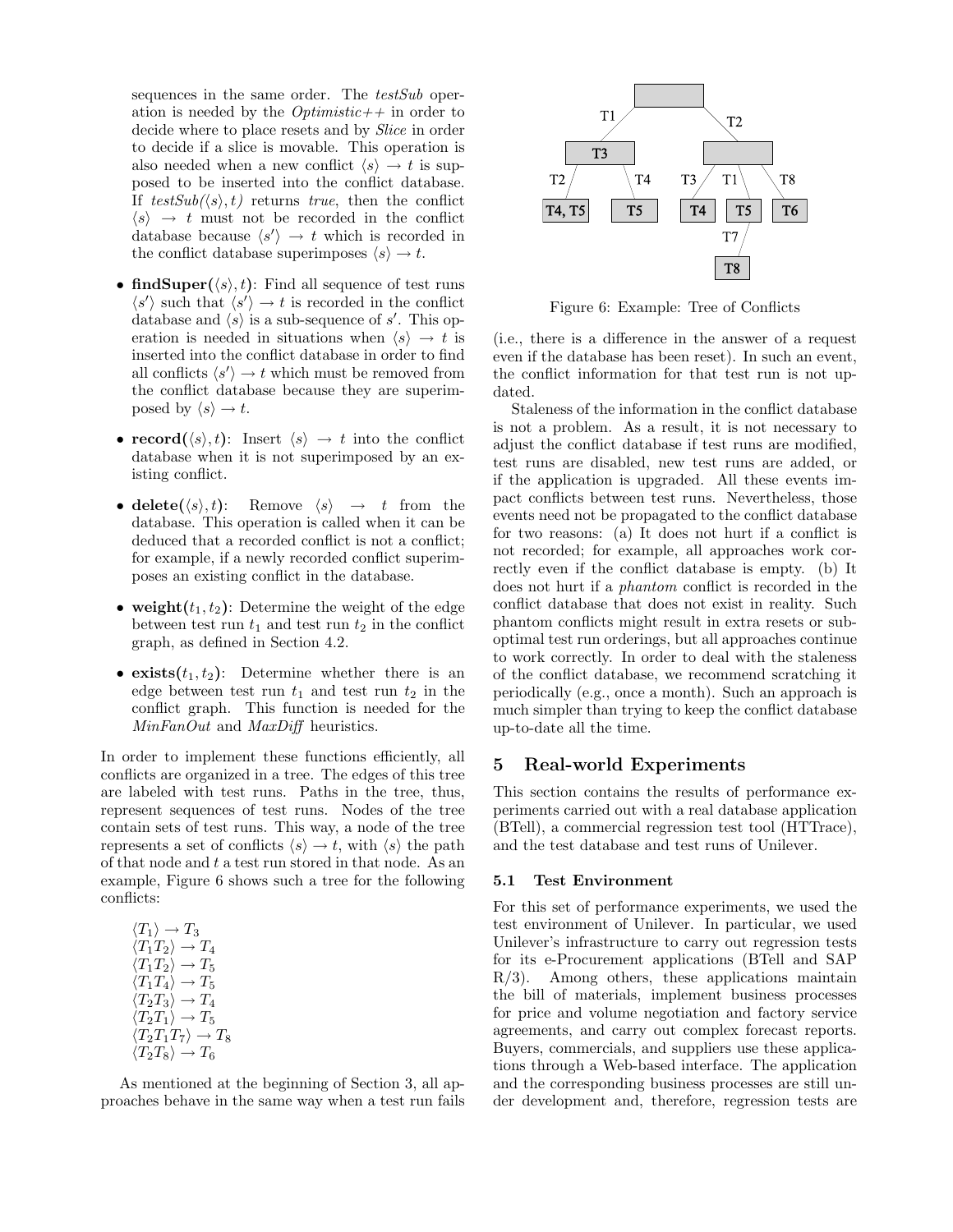| $A$ <i>p</i> $proach$ | Running Time         | Resets |
|-----------------------|----------------------|--------|
| Reset Always          | $189 \,\mathrm{min}$ | 63     |
| Optimistic            | $76 \text{ min}$     | 5      |
| $Optimistic++$        | $74 \text{ min}$     | 5      |
| Slice                 | $65 \text{ min}$     | 9      |
| MaxWeightedDiff       | $63 \text{ min}$     |        |

Table 1: Real App: Running Time, Resets

crucial. In order to carry out regression tests, Unilever uses a commercial tool, HTTrace. HTTrace works together with Microsoft's Internet Explorer; it records test runs entered by test engineers and is able to automatically apply those test runs and report failures as described in Section 2. A similar capture & replay tool is provided by Microsoft as part of Visual Studio Dot-Net, by IBM as part of Rational Rose, and by Mercury as part of the WinRunner product. Initially, Unilever used a  $No$ -Update strategy (Section 3.1). The No-Update strategy was abandoned, however, because it was impractical from a usability point of view. Therefore, we extended the regression test infrastructure by the other control strategies described in Sections 3 and 4.

Unilever uses dedicated hardware to carry out regression tests. All applications, the database system, and the Web server run on a Sun Enterprise E450 with four 480 MHz CPUs and 1 GB of main memory. Solaris 8 is the operating system of the server. The test client is a PC with a 2.4 GHz Pentium processor running Windows XP. Client and server are connected by a 100 Mbit Ethernet.

For the experiments reported here, the size of the test database was 117.5 MB. There were 63 test runs that were entered by test engineers. These test runs test different aspects of the e-Procurement application. On an average, the test runs contained 80 requests. The shortest test run had 16 requests and the longest test run had 448 requests. All these test runs were entered by test engineers having a No-Update strategy in mind. (Nevertheless, as we will see many test runs violated the basic assumption of that strategy.) Based on the results of this study, Unilever is currently building tools (i.e., robots) in order to automatically generate test runs and achieve a much higher coverage. The goal is to have 10,000 test runs.

In order to implement the reset database operation, several strategies were tested (including an approach that uses the archive logs of the database system). The winning approach was the one that simply remapped the original test database image file into the file system. This approach involved shutting down and restarting the database server and it took about two minutes. Both BTell and SAP R/3 capture all their state in a relational database so that no further actions were required in order to implement the  $R$  operation.

All experiments reported here were carried out with a correct application. In other words, the test tool

| Approach        | CPU Overhead     | Conflict DB | <i><u>Iterations</u></i> |
|-----------------|------------------|-------------|--------------------------|
| Reset Always    | 0 <sub>sec</sub> |             |                          |
| Optimistic      | 0 <sub>sec</sub> |             |                          |
| $Optimistic++$  | 0 <sub>sec</sub> |             |                          |
| Slice           | $< 1$ sec        | 66          |                          |
| MaxWeightedDiff | 1 sec            | 159         |                          |

Table 2: Real App: CPU, Conflicts, Convergence

reported no failures. During the experiments, test runs failed temporarily due to changes in the test database if an Optimistic or one of the progressive approaches were used. Such failures were handled by resetting the database and re-running the test run, as described in Section 3.3. Re-running a test run never resulted in a failure.

## 5.2 Results

Table 1 shows how long it took and how many resets were needed in order to carry out the regression tests, depending on the control strategy. The Reset Always strategy performed worst; it took more than three hours to carry out the 63 test runs using this strategy because the database was reset before each test run. Clearly, this strategy is not viable if the company wishes to increase the size of its test database and number of test runs by several orders of magnitude because the running time grows linearly with the size of the test database and the number of test runs. All other control strategies performed well in this experiment (running time of about an hour and only few resets). The Optimistic strategies worked particularly well in this scenario because test engineers created most test runs having a No-Update policy in mind. However, the Slice and MaxWeightedDiff heuristics performed even better due to re-ordering the test runs so that conflicting test runs were not executed consecutively. We studied the MaxWeightedDiff heuristics as the only graphbased heuristics in this experiment because it turned out to be the best graph-based heuristics; we will study the trade-offs of the other graph-based heuristics in Section 6. Virtually, Slice and MaxWeightedDiff performed equally well in this experiment because they both found schedules with the same number of resets; the difference in running time was due to instabilities in the test environment while the tests were carried out (e.g., network interferance).

Table 2 shows the CPU time to carry out the control strategies (the CPU Overhead column); the overheads are negligible in all cases. Furthermore, Table 2 gives the sizes of the conflict databases for each strategy and the number of iterations it took before the strategy converged. Obviously, the Reset Always and Optimistic strategies converged after one iteration and recorded no conflicts. The  $Optimistic++$  strategy always converges after two iterations (Section 3.4) and recorded 5 conflicts in the conflict database in this experiment. Slice converged after three itera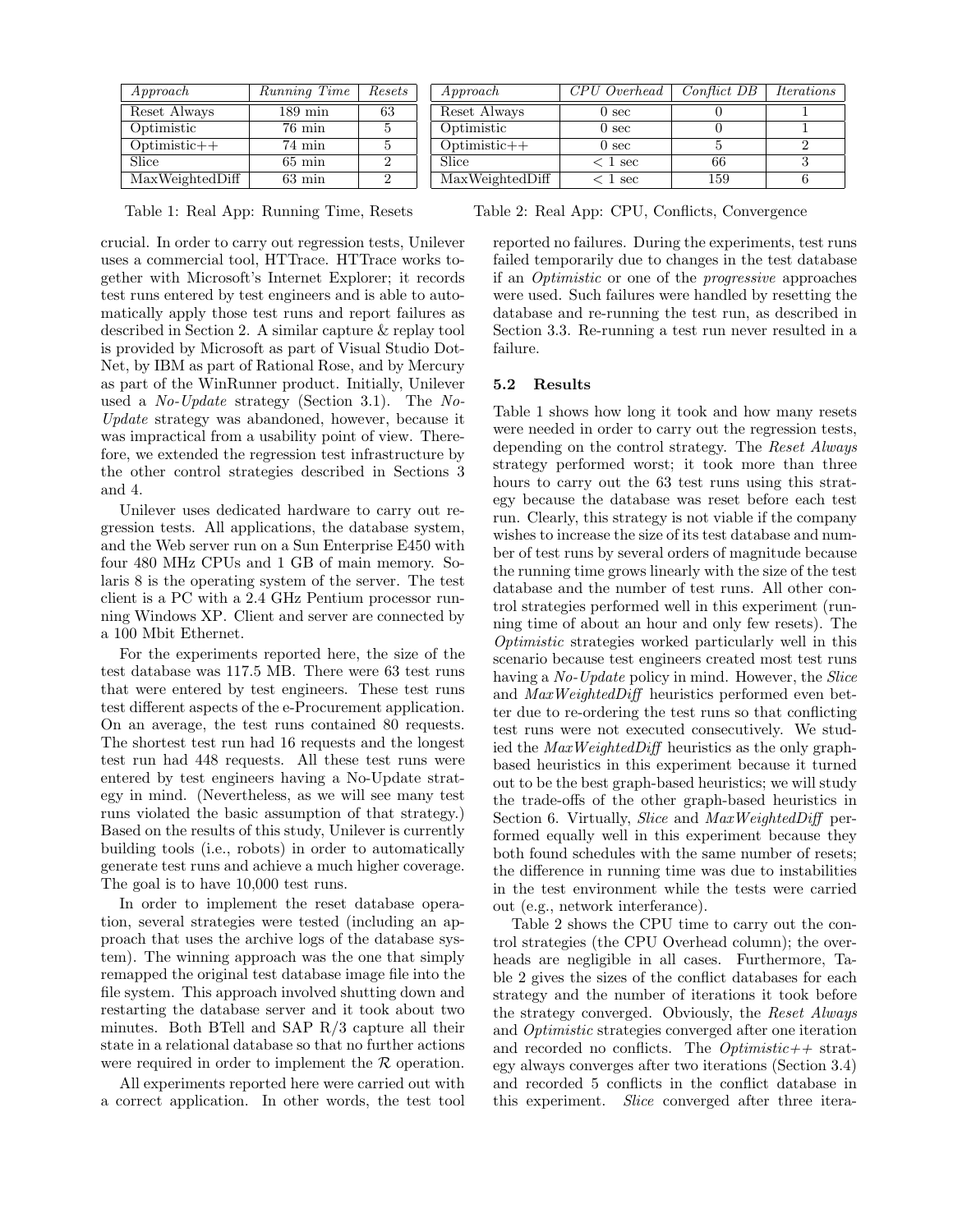tions and recorded 23 conflicts; MaxWeightedDiff converged later and recorded 159 conflicts. In summary, all strategies converged quickly and all strategies except Reset Always produced good schedules from the very beginning. Also, the storage requirements and management of the conflict database were negligible in this experiment.

# 6 Simulation Results

This section presents the results of simulation results that were carried out in order to find out how the alternative control strategies scale. We carried out experiments with more test runs and studied scenarios where more test runs were in conflict. Such scenarios arise, for instance, if test runs are generated automatically or if test engineers do not follow a No-Update strategy and do not make sure that all changes are compensated within a test run.

# 6.1 Test Environment

The simulations were carried out in the following way. First, we generated simple test runs and random conflicts between these test runs by explicitly controlling the data that was read and updated in each test run. Then, we iteratively executed all the test runs using the alternative control strategies, thereby using the expimental set-up described in Section 5.1. We measured up to 100 iterations so that the progressive control strategies were able to learn and converge. In a real-world environment with nightly regression tests, 100 iterations correspond to a period of approximately three months. At the end, we measured the number of resets needed to execute all test runs, the CPU overhead of the control strategies and the size of the conflict database. We repeated each experiment many times (new random permutations to start, new random conflicts) in order to make sure that the 90% confidence intervals are within  $\pm 5\%$ ; the confidence intervals were computed using batch means [5]. In all experiments, the variance was low so that we do not report it here.

In order to study the trade-offs of the alternative approaches, we varied the following parameters:

- number of test runs: we carried out experiments with 100 and 1000 test runs.
- number of conflicts: we studied scenarios with few and many conflicts. The more conflicts there are, the more difficult it is to find a good ordering of the test runs.
- distribution: the distribution controls which test runs are in conflict. In practice, some test runs are update-heavy and are in conflict with many other test runs. An example is a test run that tests the processes that are carried out in a corporation at the beginning of each quarter. For

| Approach          | 10c     | 100c | 1000c | 8000c |
|-------------------|---------|------|-------|-------|
| Reset Always      | 100     | 100  | 100   | 100   |
| $Optimistic/++$   | 3.2     | 8.6  | 26.4  | 83.6  |
| Slice             | 1.9     | 3.0  | 8.5   | 36.6  |
| MinFanOut         | 1.1     | 5.8  | 21.9  | 83.4  |
| MaxDiff           | 1.0     | 4.3  | 19.4  | 79.0  |
| MinWeigthedFanOut | 1.4     | 5.3  | 24.7  | 79.5  |
| MaxWeightedDiff   | $1.0\,$ | 2.8  | 17.6  | 78.8  |

Table 3: Simulation: Resets Uniform, 100 test runs, Vary Conflicts

| $A$ pproach                       | 10c  | 100c | 1000c | 10000c |
|-----------------------------------|------|------|-------|--------|
| Reset Always                      | 1000 | 1000 | 1000  | 1000   |
| $\overline{\text{Optimistic}/++}$ | 3.2  | 8.7  | 25.7  | 80.5   |
| Slice                             | 1.9  | 2.8  | 6.7   | 23.4   |
| MinFanOut                         | 1.5  | 5.8  | 19.4  | 65.8   |
| MaxDiff                           | 1.0  | 3.4  | 12.4  | 52.2   |
| MinWeigthedFanOut                 | 1.3  | 4.1  | 15.2  | 72.3   |
| MaxWeightedDiff                   | 1.0  | 1.1  | 3.7   | 27.9   |

# Table 4: Simulation: Resets Uniform, 1000 test runs, Vary Conflicts

the simulation experiments, we tested two different distributions:

- 1. Uniform: all test runs are in conflict with other test runs with the same probability.
- 2. Zipf: some test runs are in conflict with many other test runs according to a Zipf distribution.

# 6.2 Results

### 6.2.1 Resets

Table 3 shows the average number of resets for each control strategy in a scenario with 100 test runs and a Uniform distribution. We do not show the running time to execute all test runs because the test runs were generated synthetically (consisting of only a few updates and reads) and measuring their running time was not meaningful. The number of conflicts was varied between 10 and 8000. Again, the Reset Always strategy performed worst in this experiment: it carried out 100 resets, as many resets as there are test runs. The Optimistic strategies performed very well, on an average, if there were few conflicts. The performance of the Optimistic strategies degraded radically with an increasing number of conflicts between the test runs. The more conflicts there are, the more important it becomes to re-order the test runs in such a way that conflicting test runs are not executed sequentially. *Optimistic* and *Optimistic* + showed the same performance in this experiment because only the number of resets was counted.

Slice and all graph-based heuristics clearly outperformed Optimistic in this experiment. Among the graph-based heuristics, MaxWeightedDiff was the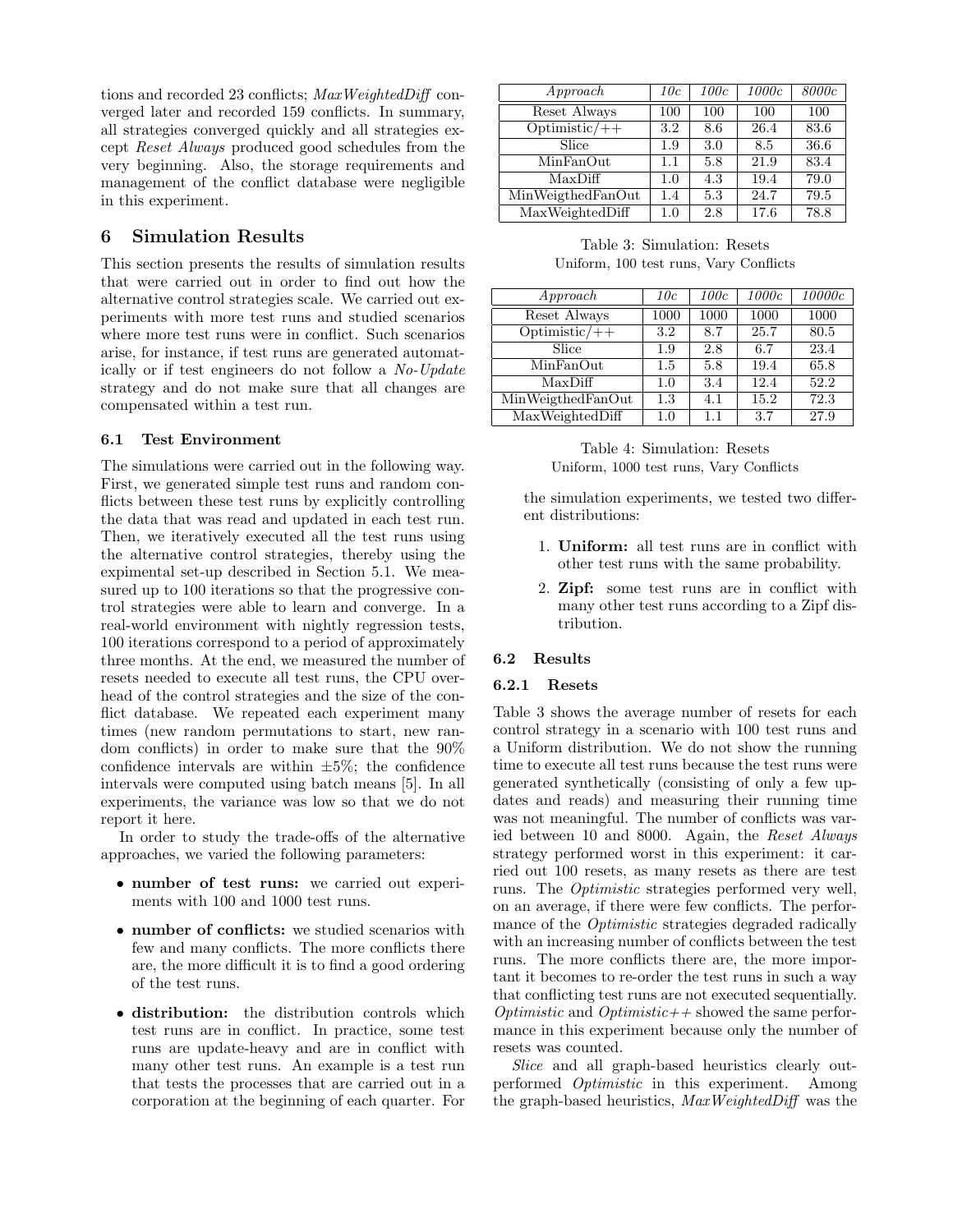clear winner, outperforming all other graph-based heuristics in all cases. For 10 conflicts,  $MaxWeighted$ -Diff was almost always able to find perfect schedules (1.0 resets); occasionally, there were cycles in the conflicts such that perfect schedules were not possible, but on an average, these cases did not have a noticeable impact. Comparing the performance, of Slice and MaxWeightedDiff, MaxWeightedDiff was clearly better if there were few conflicts (100 or less), whereas Slice was better, if there were many conflicts. We observed this behavior in all our experiments. We do not have a comprehensive explanation for this behavior. Analyzing the traces, it seems that Slice is good for many conflicts because it acts *positively*; i.e., it keeps non-conflicting test runs together (in slices). On the negative side, Slice does a comparably poor job of isolating bad test runs which are in conflict with many other test runs. Those test runs should be executed last, but they end up in the middle of slices. On the other hand, the graph-based heuristics act negatively: they are able to identify bad test runs, but they are not able to keep test runs together and execute them sequentially, if it is known that these test runs are not in conflict.

Table 4 shows the average number of resets for each control strategy in a scenario with a Uniform distribution. Again, the number of conflicts was varied. This time, however, sets of 1000 instead of 100 test runs were studied. The trends are the same as in Table 3: Reset Always performed worst, Optimistic was next, MaxWeightedDiff was the best graph-based approach, and Slice was very good if there were many conflicts and worse than MaxWeightedDiff if there were few conflicts. Comparing Tables 3 and 4, it can be seen that the number of resets decreased for an increasing number of test runs, if the number of conflicts stays constant. In other words, the density of conflicts has a strong impact on the number of resets required. The higher the density, the more difficult it is to find good schedules.

Table 5 shows the average number of resets in a scenario with 1000 test runs, varying the number of conflicts. This time, a Zipf distribution was used. Again, the major observations were the same as in the previous two simulation experiments and the overall results are very similar. Comparing Tables 4 and 5, it can be observed that the results with the Zipf distribution were slightly better than with the Uniform distribution. The reason is that the Zipf distribution concentrates more conflicts to few bad test runs. Having those bad test runs out of the way, then makes it easier to order the remaining test runs which have fewer conflicts between them.

#### 6.2.2 Convergence Speed

Figure 7 shows how quickly the individual strategies converge. As mentioned in the description of the test

| Approach          | 10c  | 100c | 1000c | 10000c |
|-------------------|------|------|-------|--------|
| Reset Always      | 1000 | 1000 | 1000  | 1000   |
| $Optimistic/++$   | 3.2  | 8.1  | 23.1  | 67.7   |
| Slice             | 1.9  | 2.8  | 6.3   | 17.8   |
| MinFanOut         | 1.0  | 4.7  | 14.4  | 61.0   |
| MaxDiff           | 1.0  | 3.4  | 11.2  | 45.3   |
| MinWeigthedFanOut | 1.3  | 3.9  | 13.2  | 54.3   |
| MaxWeightedDiff   | 1.0  | 1.1  | 4.1   | 31.0   |

Table 5: Simulation: Resets Zipf, 1000 test runs, Vary Conflicts



Figure 7: Simulation: Convergence Zipf, 1000 test runs, 1000 conflicts

environment, we carried out 100 iterations for each set of test runs and then repeated the experiments many times with different sets of test runs in order to compute confidence intervals. In the previous subsection, we reported the average number of resets needed for each control strategy for the 100th iteration. Figure 7 shows the number of resets by iteration, 1 to 100. In this experiment we used 1000 test runs with 1000 conflicts and a Zipf distribution.

In the first iteration, all control strategies behaved in the same way. (An exception was the Reset Always strategy which is not shown in Figure 7 because it alway had 1000 resets.) The Optimistic approaches did not improve with the number of iterations because these approaches do not learn and do not re-order test runs. (Again, *Optimistic* and *Optimistic*++ showed the same performance because we counted the number of resets only.) The other strategies improved with the number of iterations, thereby learning more and more conflicts and adjusting the order correspondingly. In all our experiments, Slice improved and converged the fastest. With Slice, it took only a few iterations before very good schedules were found. The graphbased heuristics were much slower in the experiment shown in Figure 7 and in all other experiments (not shown here). Furthermore, the graph-based heuristics are bumpy; they sometimes produced worse schedules from one iteration to the next. In this particular exper-